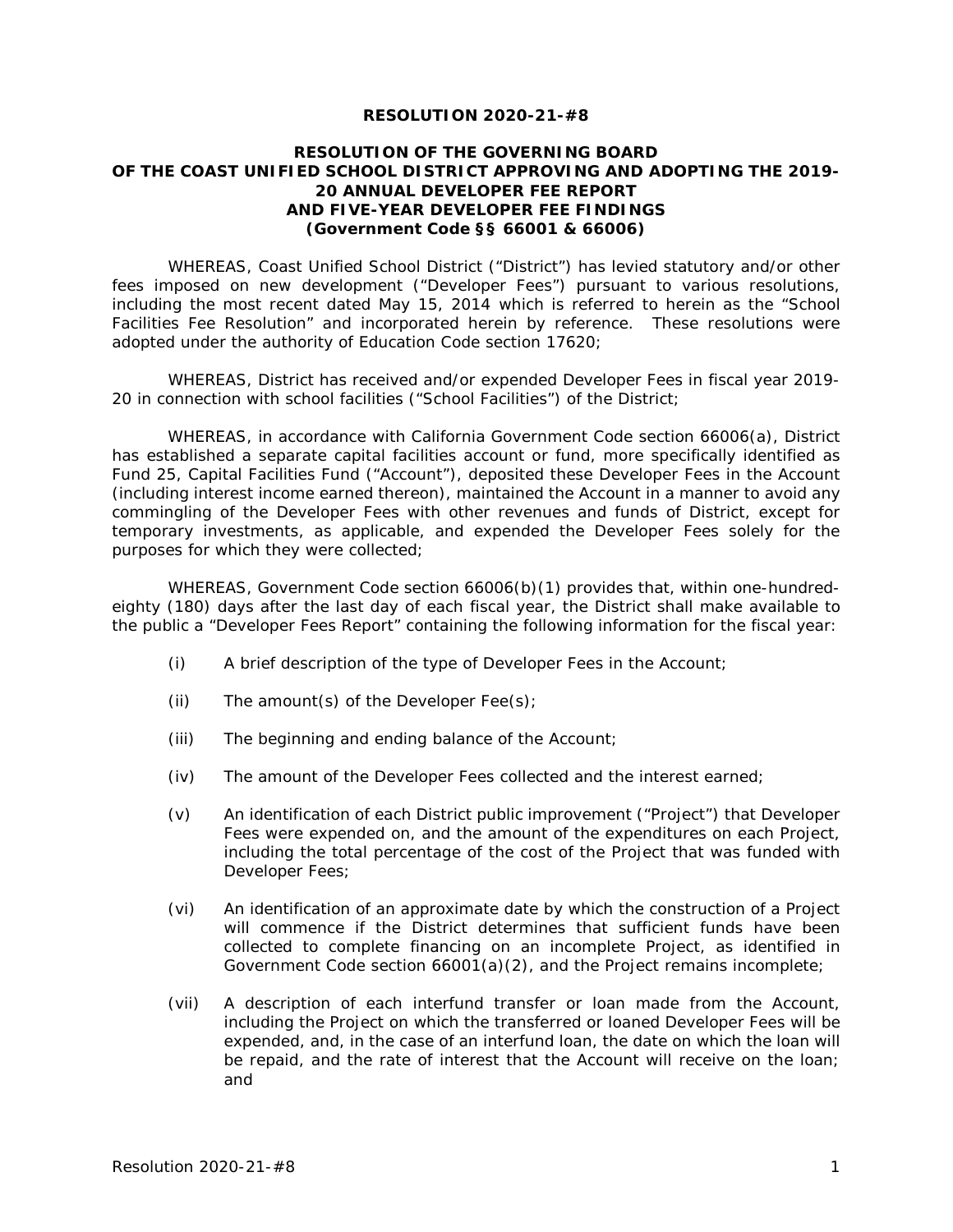(viii) The amount of refunds made pursuant to Government Code section 66001(e) and any allocations made pursuant to Government Code section 66001(f).

WHEREAS, Government Code section 66001(d) provides that for the fifth fiscal year following the first deposit of Developer Fees into the Account, and every five years thereafter, the District shall make all of the following "Findings" with respect to that portion of the Account remaining unexpended, whether committed or uncommitted:

- (i) Identification of the purposes to which the Developer Fees are to be put;
- (ii) Demonstration of a reasonable relationship between the Developer Fees and the purposes for which they are charged;
- (iii) Identification of all sources and amounts of funding anticipated to complete financing of the District's incomplete Projects ("Anticipated Funding"); and
- (iv) Designation of the approximate dates on which the Anticipated Funding is expected to be deposited into the Account.

WHEREAS, when Findings are required by Government Code section 66001(d), they shall be made in connection with the Developer Fees Report required by Government Code section 66006;

WHEREAS, Government Code sections 66001(d) and 66006(b)(2) require the District's Governing Board's ("Board") review of the Developer Fees Report information and proposed Findings at a regularly scheduled public meeting not less than fifteen (15) days after the Developer Fees Report is made available to the public and notice of the time and place of the meeting, including the address where the Developer Fees Report may be reviewed, has been mailed to anyone who has requested it pursuant to 66006(b)(2); and

WHEREAS, the District has substantially complied with all of the foregoing provisions.

NOW, THEREFORE, THE GOVERNING BOARD OF THE COAST UNIFIED SCHOOL DISTRICT HEREBY RESOLVES, DETERMINES, AND ORDERS AS FOLLOWS:

Section 1: That the foregoing recitals are true.

Section 2: That, pursuant to Government Code sections 66001(d) and 66006(b)(1) and (2), the District has made available to the public the requisite information and proposed findings concerning collection and expenditure of Developer Fees related to School Facilities for students resulting from new development within the District.

Section 3: That the District's Developer Fees Report for the fiscal year contains the requisite information pursuant to Government Code section 66006(b)(1). The Developer Fees Report is attached hereto as  $Exhibit * A''$  and incorporated herein by reference.

Section 4: That the District's proposed five-year Findings concerning the Developer Fees contain the requisite findings pursuant to Government Code section 66001(d) and are made in connection with the public information set forth in the Developer Fees Report. The Findings are attached hereto as  $Exhibit * B$ " and incorporated herein by reference.

Section 5: That, pursuant to Government Code sections 66001(d)(2) and 66006(b)(2), the Board has reviewed the Developer Fees Report and proposed Findings at a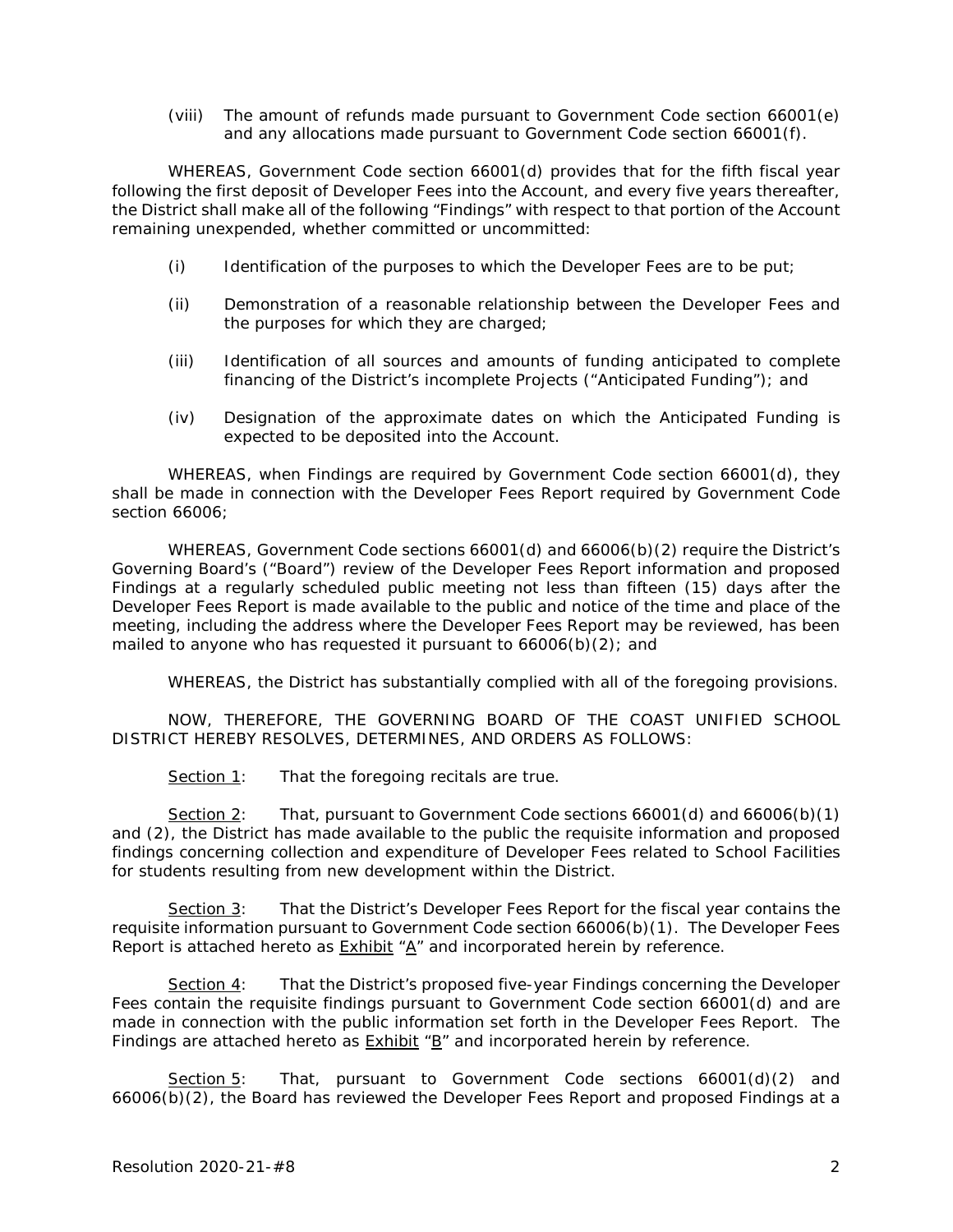public meeting not less than 15 days after the Developer Fees Report and proposed Findings were made available to the public and notice was mailed as required.

Section 6: That the Board hereby determines that all Developer Fees, collections, and expenditures have been received, deposited, invested, expended, and reported in compliance with the relevant sections of the Government Code and all other applicable laws.

Section 7: That the Board hereby determines that all refunds and allocations of Developer Fees have been paid and no refunds and allocations, as required by Government Code section 66001, are deemed payable at this time.

Section 8: That the Board hereby determines that the District is in compliance with Government Code section 66000, *et seq*., relative to receipt, deposit, investment, expenditure, reporting, or refund of Developer Fees received and expended relative to School Facilities for students generated from new development.

Section 9: That the Board hereby approves and adopts the attached Developer Fees Report and Findings.

PASSED, ADOPTED, AND APPROVED by the Governing Board of the Coast Unified School District this 17th day of December, 2020.

NOES:

ABSTENTIONS:

By:  $\_\_$ 

President of the Board

 $By: \_$ 

Clerk of the Board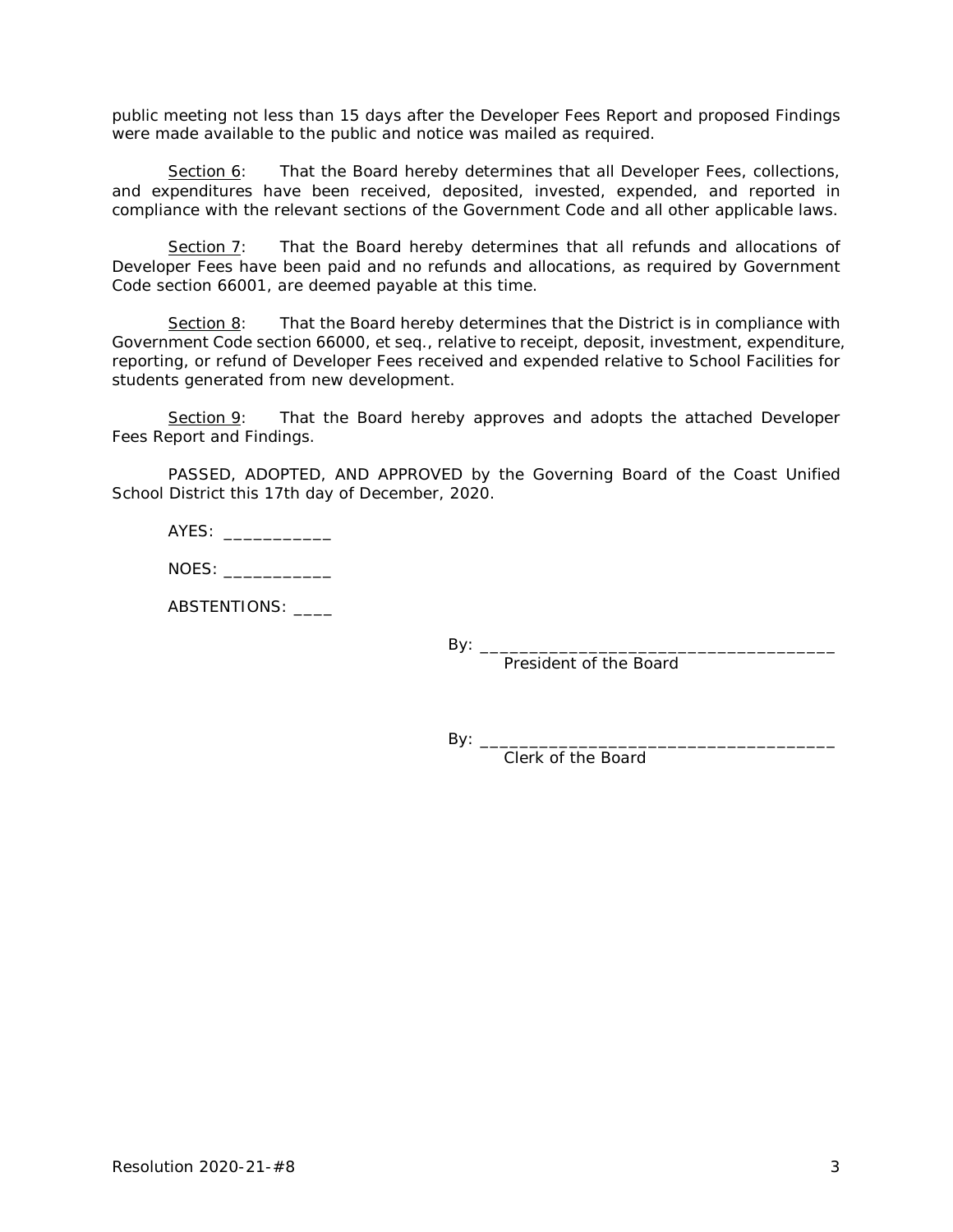

**COAST UNIFIED SCHOOL DISTRICT**

1350 Main Street · Cambria, California 93428 Tel 805-927-3880 • Fax 805-927-7105 Scott Smith, Superintendent

## **EXHIBIT "A"**

**2019-20 DEVELOPER FEE REPORT**

# **2019-20 Coast Unified School District Developer Fee Annual Report Amendment**

## **ANNUAL REPORT**

Description of Fee: Pursuant to Education Code section 17620, the District is authorized to assess and collect a fee from development projects when residential living space, commercial space or industrial space is built within the District boundaries. Pursuant to a District Justification Study conducted in April 2014, the District collects Level I fees as authorized by Government Code section 65995. All fees are kept in a separate fund designated as Fund 25.

Fees: The fees are currently \$3.36 per square foot for residential development, and \$0.54 per square foot for commercial or industrial development. The District has executed a fee allocation agreement with the Cayucos Elementary School District, pursuant to Education Code section 17623, which allocates 25% of collected fees to Coast Unified School District and the remaining 75% to the Cayucos Elementary School District.

| Beginning Balance (July 1, 2019): | \$186,215.94 |
|-----------------------------------|--------------|
| 2019-20 Fees Collected:           | \$37,504.32  |
| 2019-20 Interest Earned:          | \$3,956.05   |
| Ending Balance (June 30, 2020):   | \$215,516.56 |

2019-20 Public Improvement Expenditures: \$12,158.75 Expenditures represent plans for the Ag Center at Coast Union High School as well as the Kindergarten Shade Structure at CGS. One hundred percent (100%) of the Kindergarten Shade Structure is funded by Developer Fees. Eighty-six percent (86%) of the Ag Center are funded by Developer Fees and the remaining fourteen percent (14%) are funded by a donation.

2019-20 Inter-fund Transfers or Loans made from Fund 25: None

2019-20 Refunds: None

Estimated Planned Expenditure Commencement Dates: Kindergarten Shade Structure and the Ag Center at Coast Union High School are in process.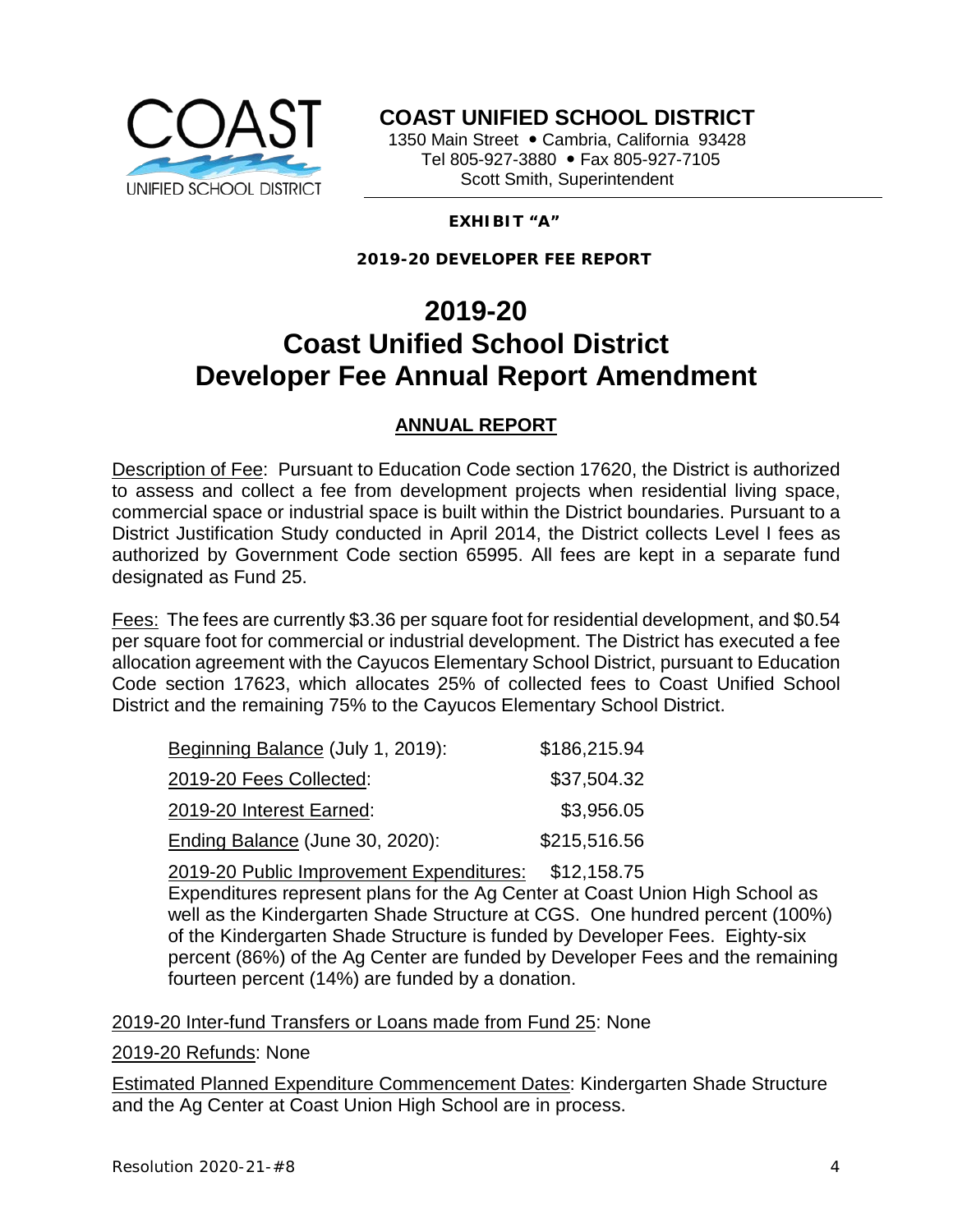### **EXHIBIT "B"**

### **Five-Year Developer Fee Findings**

The following findings are made in connection with the public information set forth in Coast Unified School District's Developer Fee Report.

A. With respect to only that portion of the Developer Fees Account remaining unexpended at the end of the 2019-20 fiscal year, the purpose of the Developer Fees is to finance the construction or reconstruction, including modernization of School Facilities necessary to accommodate student population. As necessary, the fees will be used to provide a modernization of the Ag Center at CUHS as well as a shade structure to for our Kindergartener's. There is a cost associated with the modernization of adequate school facilities and a benefit to the students who profit from attending school in adequate, appropriate, safe facilities. The District has current, continuing and growing needs to construct some new facilities and to reconstruct or modernize its older facilities. Insufficient resources are available from the District's operating budget to fund these projects. These projects include, without limitation, the following:

| Project                         | <b>Estimated Cost</b> |
|---------------------------------|-----------------------|
| 1. Kindergarten Shade Structure | \$35,000              |
| 2. Ag Center at CUHS            | \$210,516             |
|                                 |                       |
|                                 |                       |
|                                 |                       |

Note: The District may commission a new site facility condition assessments, site master planning, and a district-wide, comprehensive master facilities plan, which will also include a plan for funding the District's long-term facility needs. These documents will include lists of recommended projects, in order of need and priority.

B. There is a relationship between new residential and commercial/industrial construction and the District's continuing need for the modernization of school facilities, as described in Paragraph A. All new residential construction has an impact on the District. The District's enrollment has varied considerably over the years. In any case, new construction adds to the potential for increased enrollment, and without the new construction, declines would have been even more severe. It is important to remember that developer fees are a one-time collection that can be made only at the time new residential square footage is constructed.

C. With respect to only that portion of the Developer Fees Account remaining unexpended at the end of the 2019-20 fiscal year, the sources and amounts of Anticipated Funding to complete financing of any incomplete improvements identified in Paragraph A are as follows:

| <b>Anticipated Source of Funding</b>  | <b>Anticipated Amount of Funding</b> |
|---------------------------------------|--------------------------------------|
| State Funding Program Funds<br>1.     | \$С                                  |
| 2. General Obligation Bond Proceeds   | \$0                                  |
| 3. State Eligibility Funding Received | \$0                                  |
| 4. Fund 25 - Developer Fees           | \$215,516.56                         |
| 5. Donations Received                 | 30,000.00                            |
| <b>Total Anticipated Funding:</b>     | \$245,516.56                         |